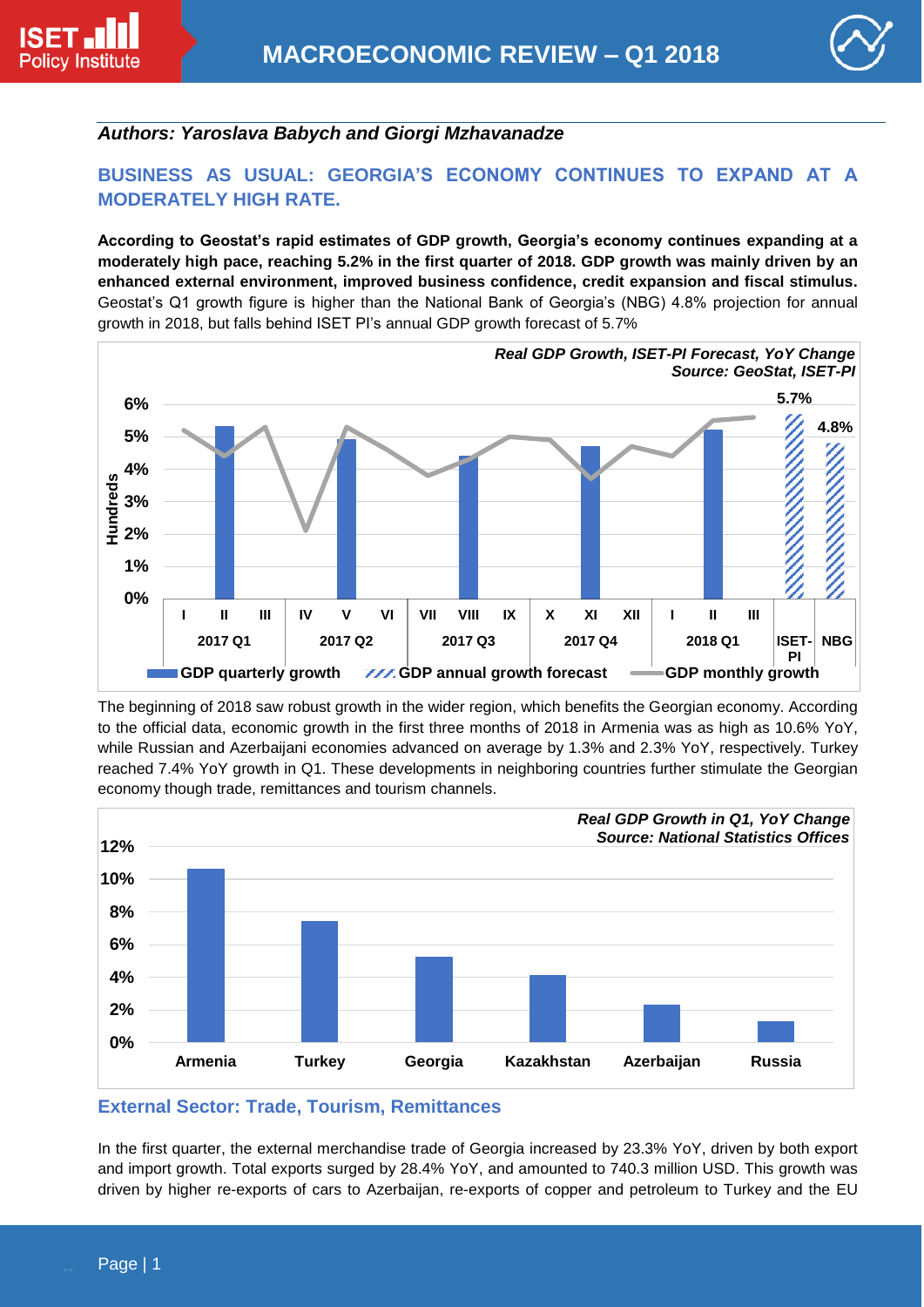

countries, and increased export of tobacco products (mainly to Azerbaijan). Exports of wine, mineral water and fertilizers also showed high growth in the reported period.

The main destination markets for Georgian export products in Q1 were Russia (13.3% of total), Turkey (12.6%) and Azerbaijan (10.3%). The top ten destination countries for Georgian exports accounted for 71.4% of total exports, underlining the problem of low export diversification.

Imports amounted to 2,083.4 million USD in Q1 2018, a 21.6% annual increase. This figure was mainly driven by the accelerated import of petroleum (+53.3% YoY) and the nearly quadrupled imports of automatic data processing machines (probably being used for crypto currency mining). The main source markets for Georgian imports in Q1 were Turkey (14.9% of total), Russia (10.2%) and Azerbaijan (9.3%). As a result of growing exports, the negative trade balance deepened by 18.1%, compared to the same period of the previous year.

Both tourism and remittance transfers maintained double-digit growth in the first quarter of 2018, and had a significant positive contribution to estimated GDP growth. The number of international visitors increased by 15.5% YoY, while the change in tourist numbers (visitors who spent 24 hours or more in Georgia) was even higher – a 28.2% increase YoY. International tourism receipts reached 561 million USD in Q1, a 29.1% annual increase. According to the NBG, the volume of total remittances to Georgia amounted to 355 million USD in Q1 2018 – a 22.4% annual increase. All primary source countries for money inflows to Georgia showed a positive growth trend, especially Israel (+62% YoY) and Italy (+41.5% YoY).

### **Credit Growth**

Credit activity showed a significant improvement in the first quarter of 2018. Domestic credit to the private sector grew by 19.9% YoY (25.5% after excluding the exchange rate effect). The growth of the loan portfolio was primarily driven by a significant increase in national currency loans (+41.7% YoY), which accounted for 19.2 percentage points (pp) of growth in total domestic credit to the private sector. The stock of loans granted in foreign currency saw relatively moderate growth at 1.4%. The fact that domestic currency loans increased significantly faster than foreign currency loans can be explained by the introduction of new regulations which prohibit issuing loans up to 100,000 GEL in foreign currencies. Not surprisingly, dollarization rates of loans fell by 5 pp YoY to 55%. However, it is worth mentioning, that total non-bank deposits also became less dollarized and reached 62.9%. The latter could be explained by the stabilization of lari nominal interest rate against the dollar, which boosted public trust in the national currency.

Rapidly growing credit to the private sector positively contributes to short-term growth by stimulating private consumption. The worry is that in Georgia's case domestic credit growth significantly exceeds the rate of GDP growth, and borrowed money is quite often spent on purchasing imported goods and services. This might have negative consequences in the long-run by further increasing household indebtedness. To help prevent potential lending disruptions, NBG introduced additional buffers for systemically important banks. Moreover, a capital buffer was introduced to limit excessive credit growth, which leads to the build-up of systemic risks. Starting on May 7<sup>th</sup>, NBG introduced a new regulation according to which commercial banks cannot grant retail loans without full analysis of customer solvency. In particular, the total amount of such loans shall not exceed 25% of the bank's supervisory capital.

The banking sector remained sound in Q1 2018. Profitability of commercial banks stayed high, with a return on equity (ROE) and return on assets (ROA) at 22.6% (5 pp lower YoY) and 3% (0.8 pp lower YoY), respectively. In addition, the non-performing loans (NPL) indicator was reduced by 1.3 pp YoY, to 2.4 % of the total loan portfolio.

### **Government Budget**

Despite a significantly increased net acquisition of non-financial assets, the consolidated government budget was in surplus in Q1 2018. Tax collection increased by 3.1% YoY, reflecting positive economic development. VAT mobilization (+10.8% YoY) was the main driver of growth, while revenues from excise and profit taxes